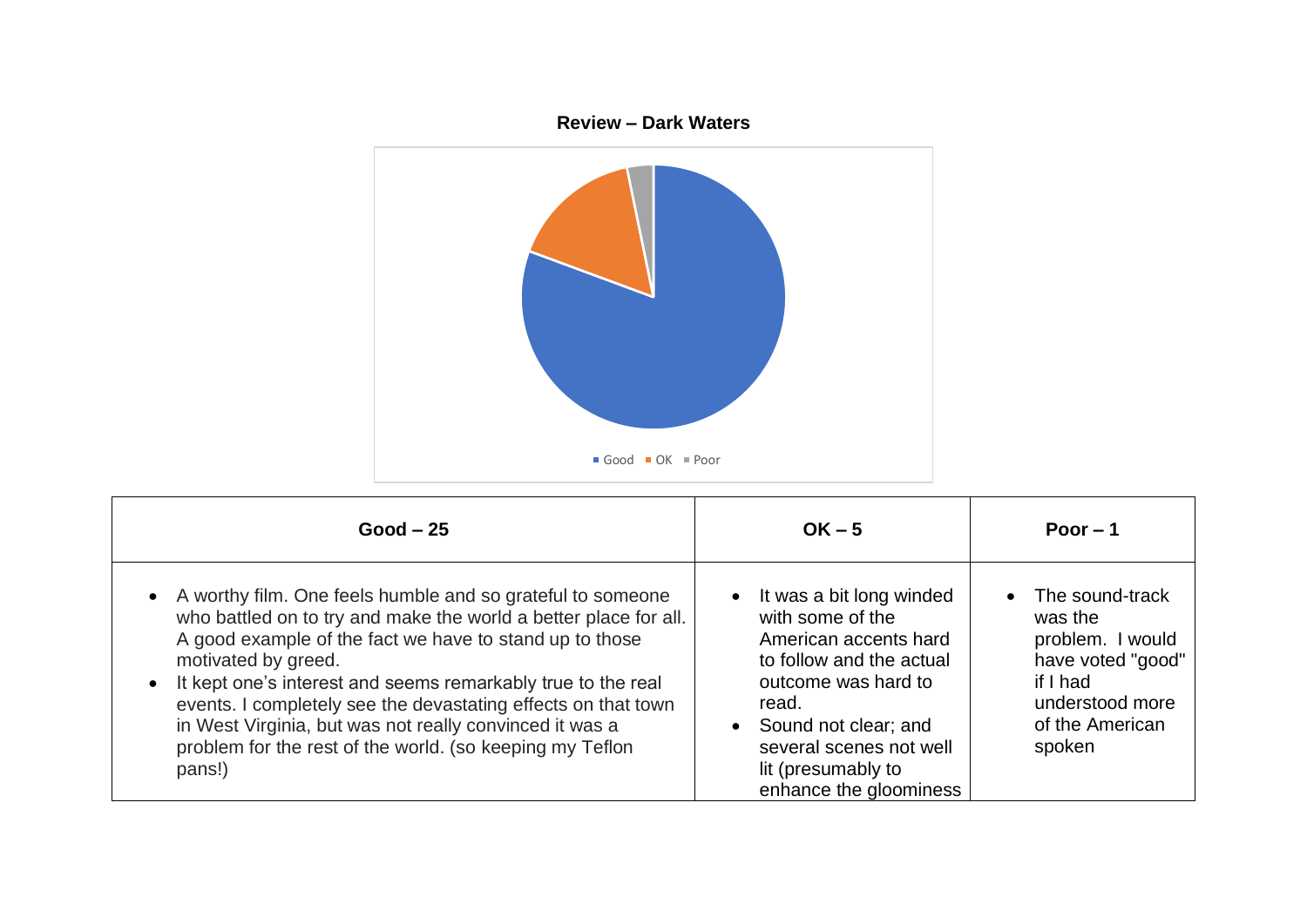| What a sorry tale - not<br>lengthy courtroom affair into a powerful drama with a palpable<br>the first of its kind; and,<br>sense of dread and menace. A depressing message though,<br>sadly, will not be the<br>and one we have seen before - huge corporations are so<br>last. Thank you for<br>powerful that they can kill with impunity. Even the final<br>showing it, though.<br>settlement revealed in the closing titles represented less than<br>A depressing watch,<br>and the sound was a bit<br>loud and muffled.<br>'Tis ever thus. (Du Pont replaced toxic intermediary PFOA<br>I thought the film was<br>slightly too long, but<br>It was an eye opener and we were really engrossed. Very<br>proves that perseverance<br>pays off!<br>It was a very interesting and thought provoking film, with<br>Found the film absorbing and though a longer film, it was a<br>long legal process, had us engaged and wanting to see how<br>those involved fared. Powerful film, thanks for screening it.<br>As good as the reviews. It may have been "slow burning" but<br>that just added to the impact. DOWN WITH TEFLON!!<br>Mark Ruffalo was excellent in the lead role, especially after<br>being used to seeing him as The Hulk, but was there ever a<br>We both enjoyed the film and thought it was "Good".<br>Prompted me to have a look further into the background of<br>Not an easy watch, but an important one. The film was quite<br>slow paced and complicated, reflecting the speed and<br>complexity of the investigations and the court cases. We |
|------------------------------------------------------------------------------------------------------------------------------------------------------------------------------------------------------------------------------------------------------------------------------------------------------------------------------------------------------------------------------------------------------------------------------------------------------------------------------------------------------------------------------------------------------------------------------------------------------------------------------------------------------------------------------------------------------------------------------------------------------------------------------------------------------------------------------------------------------------------------------------------------------------------------------------------------------------------------------------------------------------------------------------------------------------------------------------------------------------------------------------------------------------------------------------------------------------------------------------------------------------------------------------------------------------------------------------------------------------------------------------------------------------------------------------------------------------------------------------------------------------------------------------------------------------------------|
|------------------------------------------------------------------------------------------------------------------------------------------------------------------------------------------------------------------------------------------------------------------------------------------------------------------------------------------------------------------------------------------------------------------------------------------------------------------------------------------------------------------------------------------------------------------------------------------------------------------------------------------------------------------------------------------------------------------------------------------------------------------------------------------------------------------------------------------------------------------------------------------------------------------------------------------------------------------------------------------------------------------------------------------------------------------------------------------------------------------------------------------------------------------------------------------------------------------------------------------------------------------------------------------------------------------------------------------------------------------------------------------------------------------------------------------------------------------------------------------------------------------------------------------------------------------------|